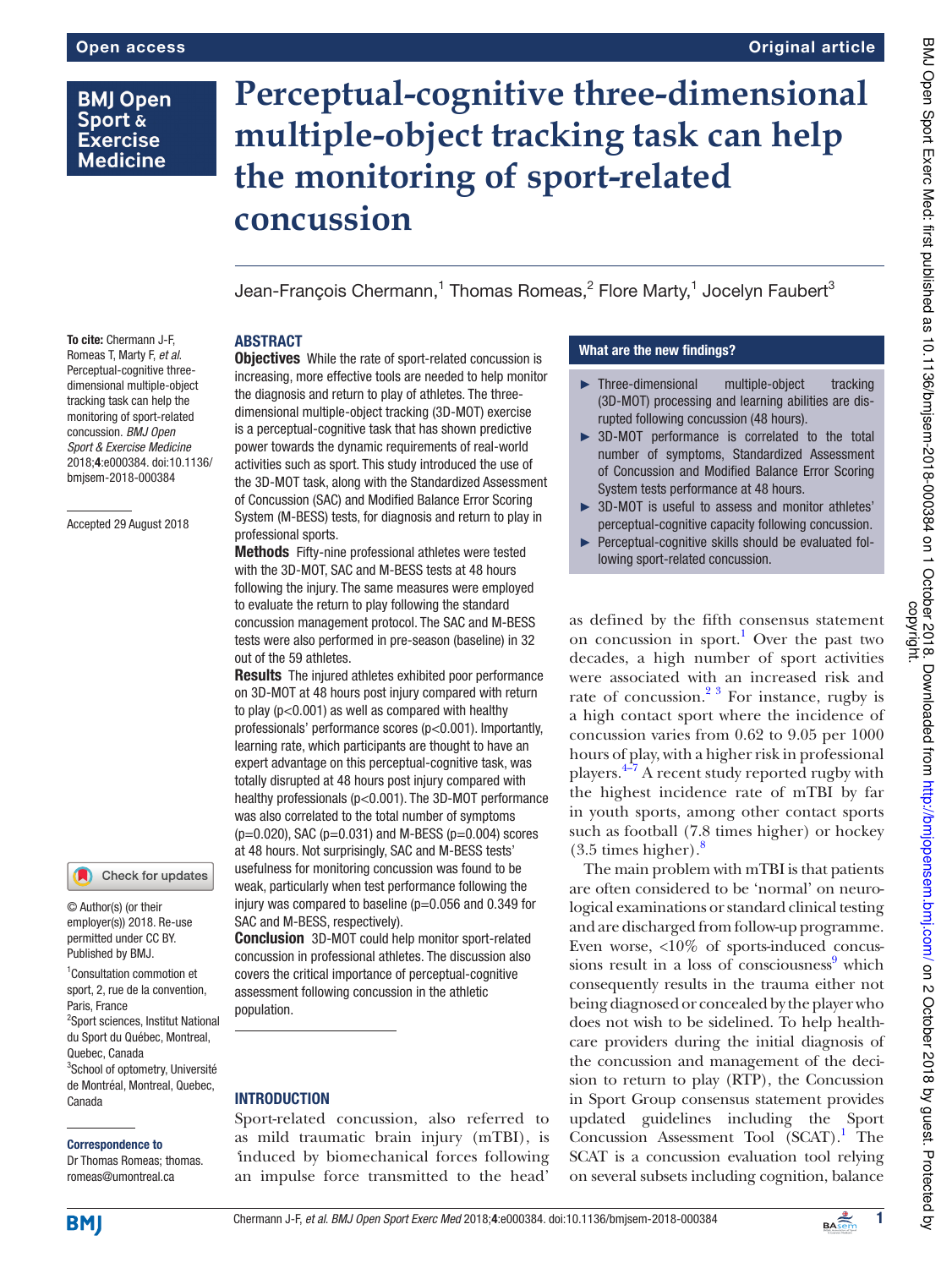and symptom evaluation assessed respectively with the Standardized Assessment of Concussion (SAC), the Modified Balance Error Scoring System (M-BESS) and a symptom checklist.<sup>10</sup> Normative data and concussion cut-off scores have recently been published.<sup>11 12</sup> However, the reliability and repeatability of these standard clinical tests are still debated.13–18 Therefore, more sensitive clinical tools are still required for the diagnosis and the management of sport-related concussion.

A key performance indicator in sport is an athlete's perceptual-cognitive capacity, which is highly solicited due to the dynamic and time constraints of their changing environment.<sup>19</sup> This ability represents the human brain's capacity to extract meaningful contextual information from the dynamic visual scene and is reflected on the field by anticipation and decision-making skills.<sup>20</sup> Therefore, it appears critical to include an evaluation of ones perceptual-cognitive capacity while monitoring their return to sport activities. In this regard, the three-dimensional multiple-object tracking (3D-MOT) exercise is proposed. This context-free task involves the processing of a visual dynamic scene reflecting some of the fundamental demands required during sport (eg, keeping track of teammates, opponents and the ball) or daily life activities (eg, driving, walking in a crowd).<sup>21 22</sup> The test requires the participant to process complex motion using selective, sustained and distributed attention as well as working memory.<sup>21 23</sup> It has been widely used to assess the human perceptual-cognitive capacity in sport but also in other domains such as driving or flying.<sup>22  $24-27$ </sup> Importantly, in a cohort of 304 healthy athletic participants from 6 to 29 years, the 3D-MOT exercise has recently demonstrated shared predictive validity with other cognitive tests used for concussion assessment such as the SCAT3 and the King-Devick test.<sup>28</sup> In addition, a preliminary study in a paediatric population with and without mTBI suggested that 3D-MOT could be beneficial for stimulating recovery and informing return to activity decisions.<sup>29</sup> Given its relevance to perceptual-cognitive abilities in sport, its predictive power for performance in socially relevant tasks and the recent evidence for concussion assessment, 3D-MOT was tested for the evaluation and management of sport concussion in professional athletes in the context of this study. The main objective of this study was to introduce the 3D-MOT technique for concussion evaluation and return to play in professional athletes.

### **METHODS**

#### **Participants**

Fifty-nine professional athletes (24.78±5.15 years, table 1) from national French leagues (Ligue Nationale de Rugby, Ligue de Football Professionnel, Ligue Nationale de Handball, Fédération Française de Judo) participated in the study. Participants were referred by the sport's club physician following what was suggested to be a concussion on the playing field (eg, HIA 1 protocol). The concussion was confirmed by the neurologist during the first evaluation within 48 hours following the injury (table 2).

|              | <b>Table 1</b> Characteristics of the professional athlete |
|--------------|------------------------------------------------------------|
| participants |                                                            |
|              |                                                            |

| <b>Athletes</b>                    | <b>Number</b>                  | Percentage     |  |  |  |
|------------------------------------|--------------------------------|----------------|--|--|--|
| Gender                             |                                |                |  |  |  |
| Male                               | 48                             | 81             |  |  |  |
| Female                             | 11                             | 19             |  |  |  |
| Sports                             |                                |                |  |  |  |
| Rugby                              | 50                             | 85             |  |  |  |
| Forwards                           | 31                             | 62             |  |  |  |
| <b>Backs</b>                       | 19                             | 38             |  |  |  |
| Judo                               | 6                              | 10             |  |  |  |
| Soccer (Football Association)      | $\overline{1}$                 | $\overline{2}$ |  |  |  |
| Football                           | 1                              | $\overline{2}$ |  |  |  |
| Handball                           | $\overline{1}$                 | $\overline{c}$ |  |  |  |
| Athletic level                     |                                |                |  |  |  |
| International                      | 39                             | 66             |  |  |  |
| National                           | 20                             | 34             |  |  |  |
| History of injury                  |                                |                |  |  |  |
| Previous concussion                | 44                             | 75             |  |  |  |
| Mean number ±SEM                   | $2.75 \pm 0.33$<br>concussions |                |  |  |  |
| Max/min                            | 12/1 concussions               |                |  |  |  |
| No previous concussion             | 15                             | 25             |  |  |  |
| Neurologist evaluation             |                                |                |  |  |  |
| Mean delay 48 hours-return to play | $20.61 \pm 2.47$ days          |                |  |  |  |
| Max/min delay                      | 84/2 days                      |                |  |  |  |
| Mean delay before return to play   | 26.08±2.78 days                |                |  |  |  |

## **Evaluation tests**

 $p$ 

### Three-dimensional multiple-object tracking

The commercial version of 3D-MOT called NeuroTracker (CogniSens Inc.) was used to assess the perceptual-cognitive state of the participants. The 'CORE' mode of the NeuroTracker was displayed on a 65'' 3D-TV (figure 1). The exercise required participants to track four targets among eight spheres projected within a virtual cube space for 8 s (one trial), controlling for a visual angle of 45°. A detailed description of the methodology can be found in previous studies. $21 \frac{30}{9}$  A typical session, based on a staircase procedure, required approximately 6 min which consisted of a total of 20 trials. Three consecutive 3D-MOT sessions were completed during each evaluation for a total of 20 min.

### Standardized Assessment of Concussion

The SAC (SCAT 3) was used to assess athletes' multiple mental components such as orientation, immediate memory, concentration and delayed memory.<sup>31</sup> The SAC test contains a series of questions which take approximately 5 min to administer and is scored out of 30 points (total score). A standard neurological screening is also included to assess LOC, retrograde and post-traumatic amnesia, deficits in strength, sensation and coordination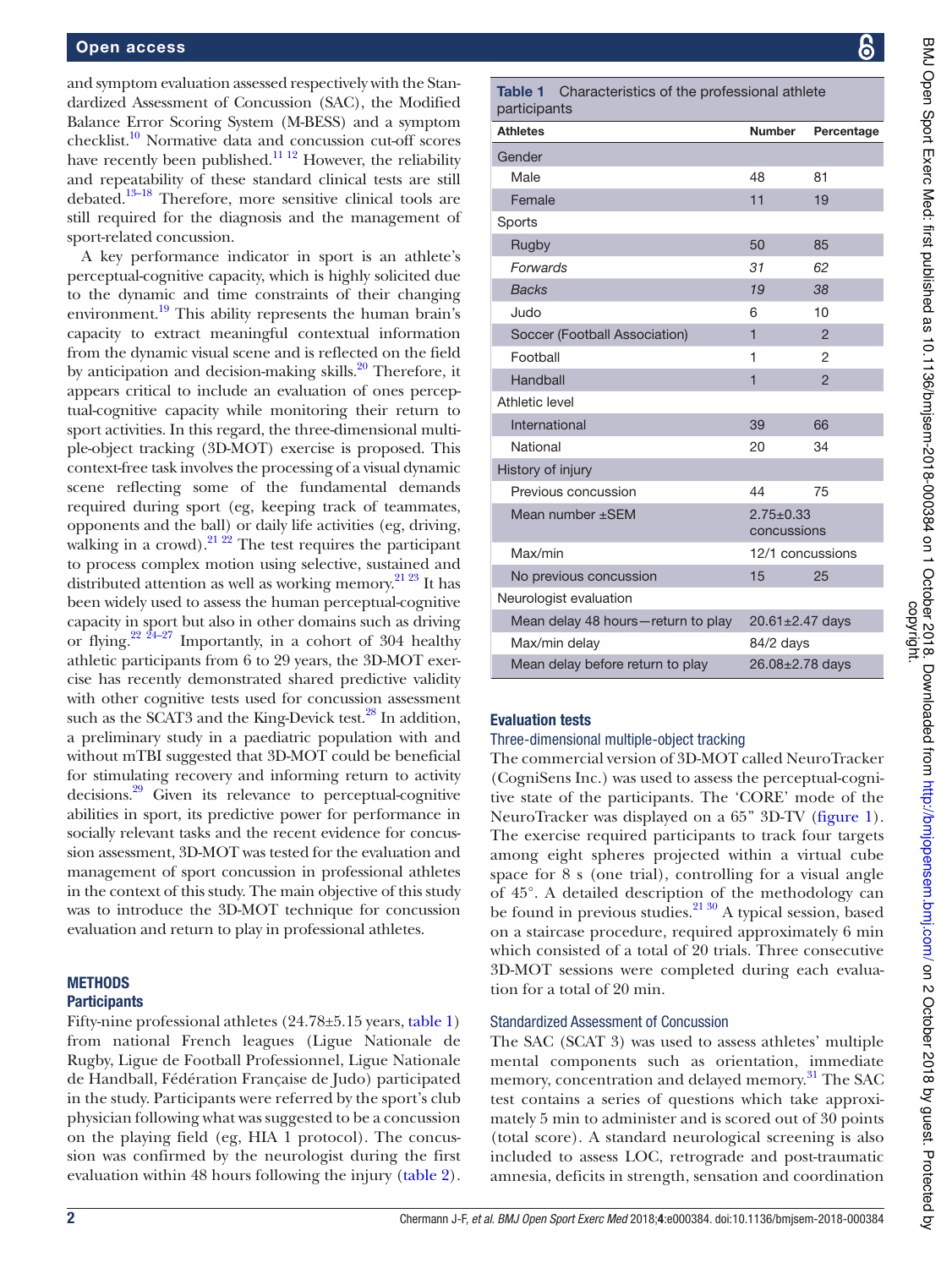| Table 2 History of the injury        |                      |            |
|--------------------------------------|----------------------|------------|
| mTBI athletes                        | Number               | Percentage |
| Cause of injury                      |                      |            |
| Hits                                 | 54                   | 92         |
| Falls                                | 5                    | 8          |
| Occurence of injury                  |                      |            |
| Game                                 | 46                   | 78         |
| Training                             | 13                   | 22         |
| Admission Cantu grade                |                      |            |
| Severe (3)                           | 46                   | 78         |
| Moderate (2)                         | 9                    | 15         |
| Mild $(1)$                           | 2                    | 3          |
| Unknown                              | $\overline{2}$       | 3          |
| Admission AAN grade                  |                      |            |
| 3                                    | 14                   | 24         |
| 2                                    | 43                   | 73         |
| $\mathbf{1}$                         | $\overline{2}$       | 3          |
| LOC                                  |                      |            |
| Yes                                  | 16                   | 27         |
| No                                   | 43                   | 73         |
| Antero-amnesia                       |                      |            |
| No                                   | 32                   | 54         |
| $\leq$ 1 min                         | 8                    | 14         |
| $\geq$ 1 min                         | 19                   | 32         |
| Retro-amnesia                        |                      |            |
| No                                   | 48                   | 81         |
| $\leq$ 1 min                         | 5                    | 8          |
| $\geq$ 1 min                         | 6                    | 10         |
| Initial symptoms                     |                      |            |
| Headache                             | 47                   | 80         |
| Fatigue                              | 40                   | 68         |
| Pressure in head                     | 31                   | 53         |
| Sonophobia/photophobia               | 30                   | 51         |
| Neck pain                            | 30                   | 51         |
| Difficulty concentrating/remembering | 29                   | 49         |
| Balance problems                     | 24                   | 41         |
| <b>Drowsiness</b>                    | 23                   | 39         |
| Nausea-vomitting                     | 22                   | 37         |
| Trouble falling asleep               | 21                   | 36         |
| Visual problems                      | 19                   | 32         |
| Duration of symptoms                 |                      |            |
| Mean duration ±SEM                   | $9.88 \pm 1.56$ days |            |
| Max/min duration                     | 56 days/30 min       |            |

AAN, American Academy of Neurology; LOC, Loss of consciousness; mTBI, mild traumatic brain injury.

that may result from a concussion. Three equivalent alternate forms of the test were used at baseline, 48 hours and RTP to minimise practice effects from additional administration.

# **Modified Balance Error Scoring System**

The M-BESS is a modified version of the BESS, a standard balance assessment to evaluate static balance.<sup>15 32-34</sup> It consists of three stances: double-leg stance (feet together), single-leg stance (standing on the non-dominant leg) and a tandem stance (non-dominant foot behind the dominant foot in a heel-to-toe fashion). The number of errors in deviations from the proper stance (eg, moving hands off of iliac crests, opening eyes, a step/stumble or fall, abduction or flexion of the hip beyond 30°, lifting forefoot or heel off testing surface) were substracted from a score of 10 for each stance. Only one error was counted when multiple errors occurred at the same time. The maximum total score for each testing condition was 30 (total score). The test was conducted on a firm surface.

# Procedure

Previous French rugby consensus statement on concussion in sport established that a consultation with a neurologist could help return to sports under optimal conditions to prevent recurrent concussions.<sup>35</sup> 36</sup> Moreover, evidence has shown that consultation within 4 days following the injury could help diminish the duration of post-concussion syndrome due to a more thorough follow-up and support of the concussed athlete. $35$ -In this regard, athletes who potentially sustained a concussion were sent to an independent neurologist and underwent the standard procedure developed in collaboration with the medical staff of the sport clubs that participated in the study (table 3). Two main evaluations were conducted by the same neurologist, one within 48 hours following the injury (48 hours) and the second when deciding the RTP. Note that 32 professional rugby players from the present sample were also tested on SAC and M-BESS tests in pre-season by the neurologist, and therefore, a baseline score had been established.

# Analysis

Statistical analysis was performed on the main three dependant variables: 3D-MOT speed threshold, SAC and M-BESS scores. The normality of distribution in each case was controlled using asymmetry, skewness and Shapiro-Wilk tests. In case of normal distribution, analysis of variance (ANOVA) was used including pairwise comparisons using Bonferroni corrections. Post-hoc comparisons were performed using Student's t tests. Levene and Mauchly tests were also performed to ensure that the homogeneity of variance and the sphericity, respectively, were not violated (p>0.05). As SAC and M-BESS scores resulted in being not normally distributed, non-parametric tests were employed to analyse these variables. Eta-squared  $(n^2)$  or Cohen's d values were reported to provide information about the magnitude of the effect. Statistical analyses were performed using IBM SPSS statistics V.23.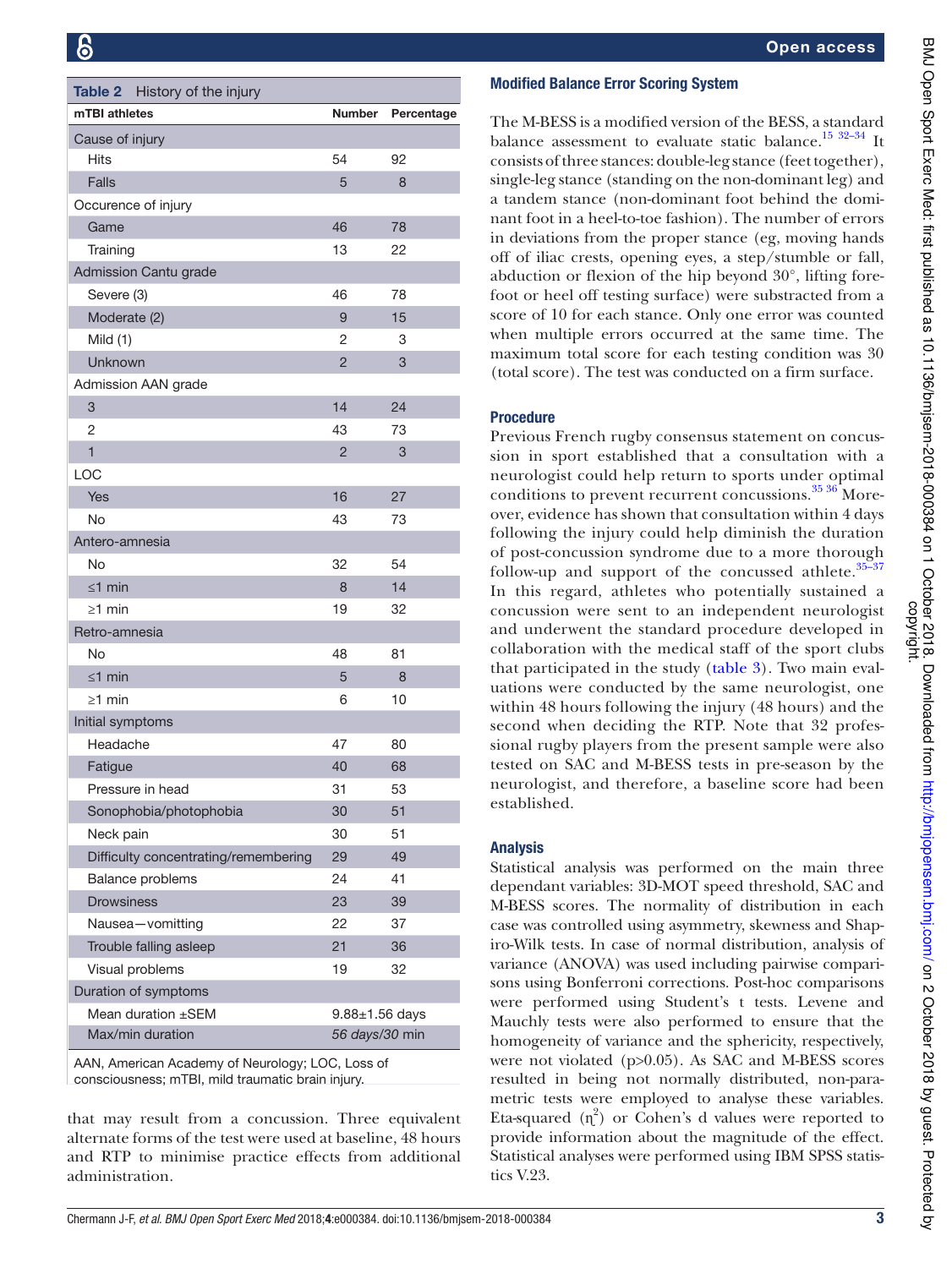Α

feedback.



3D-MOT *Sessions* (1, 2, 3 and 4, 5, 6) and 3D-MOT *Evaluations* (48 hours, RTP). An additional analysis was processed including a sample of healthy professional athletes (HP) considered as normative data. $^{22}$  A repeated-measure ANOVA was conducted with the within-subject factors 3D-MOT *Session* (1, 2, 3 and 4, 5, 6), 3D-MOT *Evaluations* (48 hours, RTP) and the between-subject factor *Groups* (mTBI, HP). Moreover, logarithmic regression functions were fitted on speed thresholds of evaluations at 48 hours (sessions 1, 2 and 3) and RTP (sessions 4, 5 and 6) for each group. A repeated-measure ANOVA was performed with the within-subject factor *Evaluations* (48 hours, RTP) and the between-subject factor *Groups* (mTBI, HP) to compare learning rates on speed thresholds.

| Table 3<br>Study protocol for concussion management<br>adapted from ref. <sup>36</sup> |                                                                                                    |  |  |  |  |  |
|----------------------------------------------------------------------------------------|----------------------------------------------------------------------------------------------------|--|--|--|--|--|
|                                                                                        | Steps Concussion management protocol                                                               |  |  |  |  |  |
| 1                                                                                      | Immediate removal from the field and total rest for<br>the patient with concussion                 |  |  |  |  |  |
| 2                                                                                      | CT scan or brain magnetic resonance imaging<br>(optional)                                          |  |  |  |  |  |
| 3                                                                                      | First consultation with the neurologist within 48 hours<br>following the injury including          |  |  |  |  |  |
| За                                                                                     | Confirmation of the diagnosis                                                                      |  |  |  |  |  |
| 3 <sub>b</sub>                                                                         | Cantu classification for concussion severity                                                       |  |  |  |  |  |
| 3c                                                                                     | symptoms' assessment, performance on SCAT and<br>NeuroTracker evaluation                           |  |  |  |  |  |
| $\overline{4}$                                                                         | Return to exercising in stages once post-concussive<br>symptoms at rest have disappeared:          |  |  |  |  |  |
| 4a                                                                                     | Walking or biking                                                                                  |  |  |  |  |  |
| 4 <sub>b</sub>                                                                         | Individual running                                                                                 |  |  |  |  |  |
| 4c                                                                                     | Training without contact                                                                           |  |  |  |  |  |
| 5                                                                                      | Second consultation with the neurologist in the<br>absence of recurrent symptoms during exercising |  |  |  |  |  |
| 5а                                                                                     | Confirmation of the recovery based on cognitive<br>evaluation (SCAT and NeuroTracker)              |  |  |  |  |  |
| 5 <sub>b</sub>                                                                         | Clear for return to play or follow-up visit                                                        |  |  |  |  |  |

SCAT, Sport Concussion Assessment Tool.

# Standardized Assessment of Concussion and Modified Balance

First, test scores were analysed using Wilcoxon tests with the repeated factor *Evaluations* (48 hours, RTP). Second, another analysis was performed on a smaller sample of concussed players (n=32) because pre-season baseline measures were available. Friedman tests were employed on SAC and M-BESS scores with the repeated factor *Evaluations* (baseline, 48 hours, RTP). Post-hoc comparisons were processed using Wilcoxon tests.

### **Correlations**

Spearman rank correlation coefficient was used to investigate the possible associations between NeuroTracker, SAC and M-BESS scores as well as the number of total symptoms, symptoms duration, delay before returning to play or Cantu grade.

## **RESULTS**

## Three-dimensional multiple-object tracking

The analysis demonstrated a significant main effect of *Evaluations* (F[1,58]=86.948, p<0.001,  $\eta^2$ =0.600) with a moderate to strong effect size (d=0.772) indicating a better performance on 3D-MOT at RTP compared with 48 hours post injury (figure 2). There was also a significant main effect of 3D-MOT *Sessions* (F[2,116]=10.738,



Figure 2 Comparison of the three-dimensional multipleobjecttracking scores between concussed and healthy athletes throughout a first evaluation (48 hours post injury) and a second evaluation (RTP). HP,healthy professional athletes; mTBI, mild traumatic brain injury; RTP, returnto play.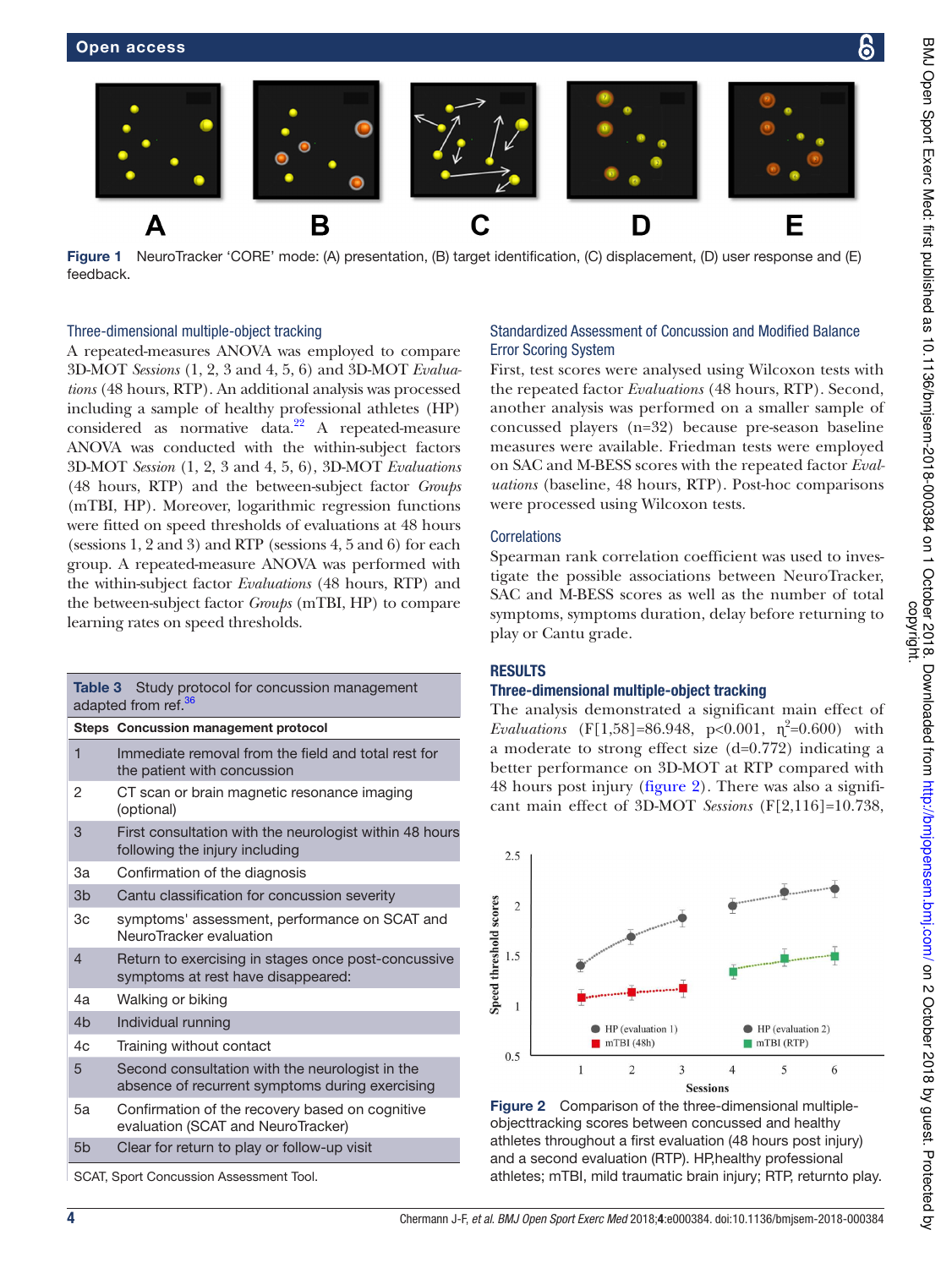p<0.001, ɳ 2 =0.156). The interaction between *Evaluations* and 3D-MOT *Sessions* was non-significant (F[2,116]=0.233, p=0.792,  $\eta^2$ =0.004), revealing that the improvement across 3D-MOT sessions was not significantly different at RTP and 48 hours. The comparison between mTBI and healthy professional athletes resulted in a strong significant difference between *Groups* (F[1,117]=61.350, p<0.001,  $\eta^2$ =0.344) corroborating the impact of the injury on 3D-MOT performance. Moreover, the significant interaction between *Evaluations* × *Sessions* × *Groups*  $(F[2,234]=4.053, p=0.019, \eta^2=0.033)$  confirmed that concussed athletes had lower performance in processing and learning the 3D-MOT task compared with healthy professionals who improved better and faster on the exercise between evaluations at 48 hours and RTP. Learning rates analysis demonstrated a significant interaction between *Evaluations* × *Groups* (F[2,117]=6.717, p=0.011, ɳ 2 =0.054) revealing slower learning rates on 3D-MOT in concussed compared with healthy athletes. Additional analysis demonstrated a significant difference in slopes between mTBI and healthy professionals at 48 hours (t[117]=3.867, p<0.001) but not at RTP (t[117]=0.350, p=0.727). This stems from the fact that the learning function within the 48 hours of concussion is severely affected compared with healthy pros (figure 2).

## standardized Assessment of Concussion and Modified **Balance Error Scoring System**

First results demonstrated a significant difference in performance score with moderate effect size between evaluations at 48 hours and RTP in SAC (Z=−3.982, p<0.001, d=−0.635) as well as M-BESS (Z=−3.433, p=0.001, d=−0.516) tests (figure 3). However, another repeated-measure analysis within the same group of athletes and including baseline evaluation only showed a tendency towards significance in SAC scores between evaluations at baseline, 48 hours and RTP ( $\chi^2[2]$ =5.766, p=0.056). Post-hoc comparisons demonstrated no significant difference in SAC scores between evaluations at baseline and 48 hours (Z=−0.87, p=0.931, d<−0.1) which cannot indicate the presence of cognitive problems



Figure 3 Standardized Assessment of Concussion (SAC) and Modified Balance Error Scoring System (M-BESS) scores across evaluations before (baseline), 48 hours and at return to play (RTP) time following concussion.

caused by the concussion. Significant differences with moderate effect size were seen between evaluations at 48 hours and RTP (Z=−2.489, p=0.013, d=0.550) as well as evaluations at baseline and RTP (Z=−2.249, p=0.025, d=0.536). The analysis on M-BESS scores demonstrated no significant difference between evaluations at baseline, 48 hours and RTP  $(\chi^2[2] = 2.103, p=0.349)$ .

### **Correlations**

First, there were weak but significant positive correlations between 3D-MOT and SAC scores  $(r_s=0.282, p=0.031)$ , between 3D-MOT and M-BESS scores  $(r_s = 0.368, p = 0.004)$ as well as between SAC and M-BESS scores  $(r_s=0.301, ...)$ p=0.020) at 48 hours which indicated that these three measures of evaluation shared some predictive validity related to concussion (table 4). Importantly however, only 3D-MOT scores at 48 hours correlated negatively with the number of total symptoms  $(r_s = -0.301, p = 0.020)$ . Although the correlation was weak, it suggests an association between lower performance and higher number of symptoms and vice versa. On the other hand, there were no significant correlations between symptoms and SAC or M-BESS scores at 48 hours (p<0.05). Not surprisingly, the total number of symptoms correlated positively and moderately with symptom duration  $(r<sub>s</sub>=0.684, p<0.001)$ , delay before returning to play  $(r_s = 0.542, p < 0.001)$  and Cantu grade  $(r_s=0.364, p=0.005)$ .

### **DISCUSSION**

This study assessed the usefulness of a perceptual-cognitive 3D-MOT exercise for the evaluation and RTP guidance of sport-related concussion. The 3D-MOT was found to be a relevant perceptual marker to help monitor sport-related concussion. Importantly, 3D-MOT performance was correlated with the total number of symptoms, SAC and M-BESS scores at 48 hours. However, results on SAC and M-BESS tests demonstrated less relevance for monitoring concussion and correlation to symptoms in the present study using professional athletes.

## Perceptual-cognitive impairments following sport-related concussion

The main finding revealed the negative impact of mTBI on both processing and learning the perceptual-cognitive 3D-MOT task at 48 hours compared with RTP and compared with normative scores in healthy professionals. The results were congruent with preliminary works in a general population (n=485) where three sessions of 3D-MOT were shown to be sensitive to mTBI status compared with healthy individuals or individuals with a history of mTBI.<sup>38</sup> The 3D-MOT performance was significantly enhanced at RTP compared with 48 hours post -injury which supports the usefulness of this tool for RTP guidance.

Importantly, learning rates were strongly affected at 48 hours post injury which is again consistent with recent findings in a paediatric mTBI population where processing and learning were disrupted during the first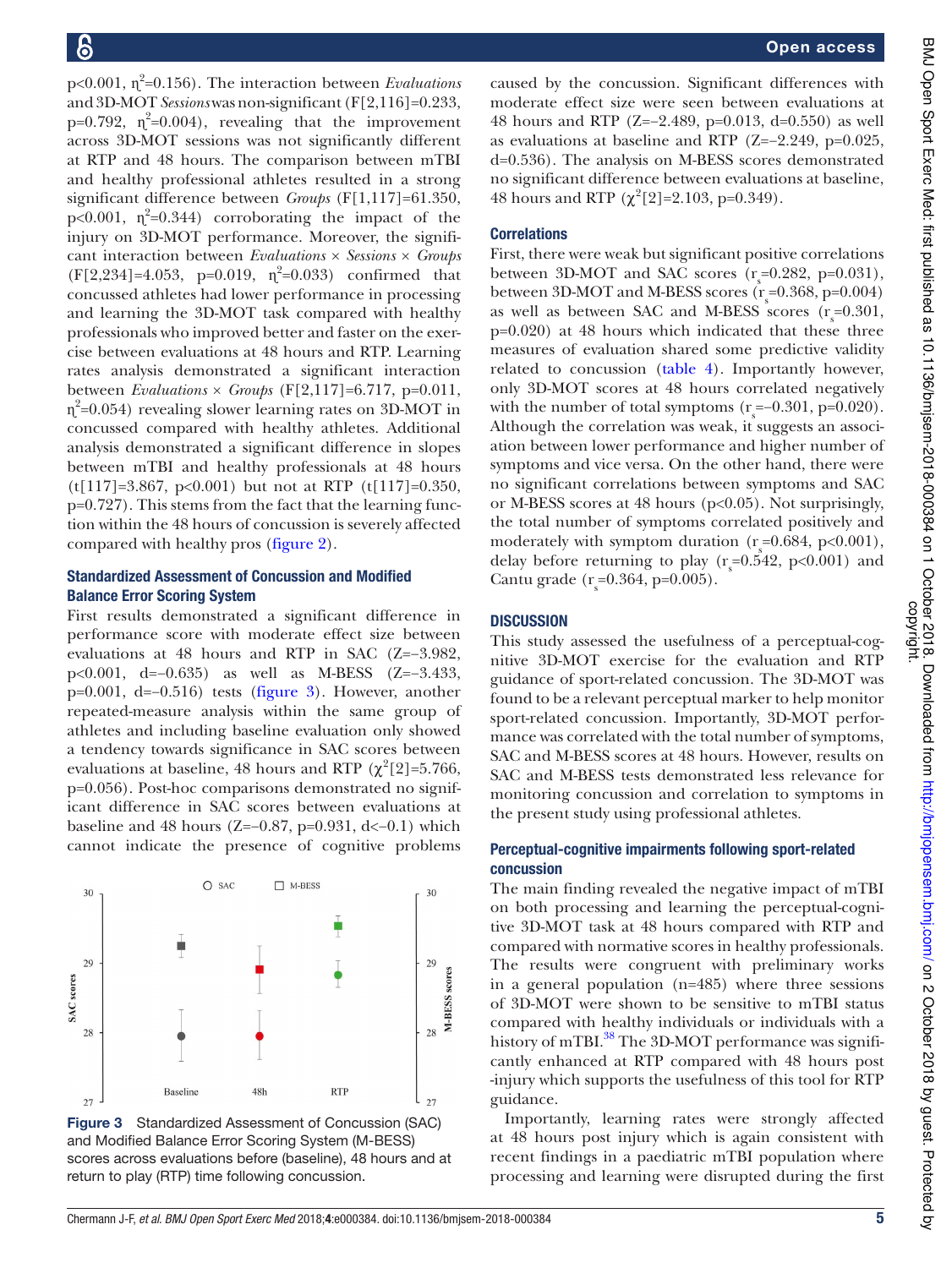|                                   | History<br>mTBI<br>Ⴆ          |                 |            |              |           |                 |                    |             |               |            |             |                 |                                                                                                                                                                                                                                                   |
|-----------------------------------|-------------------------------|-----------------|------------|--------------|-----------|-----------------|--------------------|-------------|---------------|------------|-------------|-----------------|---------------------------------------------------------------------------------------------------------------------------------------------------------------------------------------------------------------------------------------------------|
|                                   | Cantu grade                   |                 |            |              |           |                 |                    |             |               |            |             |                 |                                                                                                                                                                                                                                                   |
|                                   |                               |                 |            |              |           |                 |                    |             |               |            |             | 0.21            |                                                                                                                                                                                                                                                   |
|                                   | RTP delay                     |                 |            |              |           |                 |                    |             |               |            | $0.472***$  | 0.199           |                                                                                                                                                                                                                                                   |
|                                   | 9                             |                 |            |              |           |                 |                    |             |               | $0.591***$ | $0.522***$  | 0.134           |                                                                                                                                                                                                                                                   |
|                                   |                               |                 |            |              |           |                 |                    |             | $0.684***$    | $0.542***$ | $0.364***$  |                 |                                                                                                                                                                                                                                                   |
|                                   |                               |                 |            |              |           |                 |                    |             |               |            |             | 0.11            |                                                                                                                                                                                                                                                   |
|                                   | M-BESS RTP TS                 |                 |            |              |           |                 |                    | 0.109       | 0.01          | 0.013      | 0.033       | 0.228           |                                                                                                                                                                                                                                                   |
|                                   | M-BESS 48<br>hours            |                 |            |              |           |                 | $0.506***$         | $-0.139$    | $-0.17$       | $-0.097$   | 0.101       | $0.288*$        |                                                                                                                                                                                                                                                   |
|                                   |                               |                 |            |              |           |                 |                    |             |               |            |             |                 |                                                                                                                                                                                                                                                   |
|                                   | <b>SAC RTP</b>                |                 |            |              |           | 0.106           | $-0.049$           | $-0.071$    | $-0.13$       | $-0.201$   | $-0.024$    | 0.108           |                                                                                                                                                                                                                                                   |
|                                   | $\frac{8}{1}$<br>hours<br>SAC |                 |            |              | $0.343**$ | $0.301*$        | $\frac{1}{2}$<br>5 | ဖ<br>$-0.1$ | 056<br>o<br>? | $-0.1$     | 0.011       | $0.271*$        |                                                                                                                                                                                                                                                   |
|                                   | MOT 3D<br>-RTP                |                 |            | 0.187        | 0.227     | 0.174           | 0.146              | $-0.159$    | $-0.029$      | $-0.148$   | $-0.061$    | 0.036           | D-MOT, three-dimensional multiple-objecttracking; M-BESS, Modified Balance Error Scoring System; mTBI,mild traumatic brain injury; RTP; return to play; SAC, Standardized Assessment of<br>Concussion; SD, symptoms duration; TS, total symptoms. |
|                                   | <b>MOT 3D-</b><br>48 hours    |                 | $0.770***$ | $0.282*$     |           | $0.368**$       | 0.184              |             |               |            |             |                 |                                                                                                                                                                                                                                                   |
|                                   |                               |                 |            |              | 0.18      |                 |                    | $-0.301*$   | $-0.089$      | $-0.191$   | $-0.062$    | $-0.036$        |                                                                                                                                                                                                                                                   |
| Table 4 Spearman rho correlations |                               |                 |            |              |           |                 |                    |             |               |            |             |                 | *p<0.05, **p<0.01, ***p<0.001.                                                                                                                                                                                                                    |
|                                   |                               | 3D-MOT 48 hours |            |              |           | M-BESS 48 hours |                    |             |               |            |             |                 |                                                                                                                                                                                                                                                   |
|                                   |                               |                 | 3D-MOT RTP | SAC 48 hours | SAC RTP   |                 | M-BESS<br>RTP      |             |               | RTP delay  | Cantu grade | History of mTBI |                                                                                                                                                                                                                                                   |
|                                   |                               |                 |            |              |           |                 |                    | SL          | සි            |            |             |                 |                                                                                                                                                                                                                                                   |

6

BMJ Open Sport Exerc Med: first published as 10.1136/bmjsem-2018-000384 on 1 October 2018. Downloaded from http://bmjopensem.bmj.com/ on 2 October 2018 by guest. Protected by<br>copyright. BMJ Open Sxerc Med: first published as 10.1136/bmjsem-2018-000384 on 1 October 2018. Downloaded from http://bmjopensem.bmj.com/ on 2 October 2018 by guest. Protected by

sessions of exposure to the task compared with healthy children.<sup>29</sup> The present result obtained in professional athletes is of particular interest knowing that this population is characteristic of better processing and learning on such a task.<sup>22</sup> It emphasises the fact that athletes' perceptual-cognitive capacity is very limited during the early days following the injury and reinforces the fact that one should be cautious when quickly returning to activities involving dynamic visual processing following mTBI. This result is also consistent with previous evidence showing cognitive problems following concussion.<sup>39</sup>

Another important finding in this study revealed that 3D-MOT performance was significantly correlated to the number of total symptoms at 48 hours. Although the correlation was weak, it suggests that speed thresholds scores were higher when the symptoms were lower and vice versa. Other correlational analysis demonstrated a link between 3D-MOT, SAC and M-BESS at 48 hours following the injury. These results support previous evidence showing predictive validity of 3D-MOT with other concussion assessment cognitive tests such as the SCAT3 and King-Devick test.<sup>28</sup>

### SAC and M-BESS tests are weak predictors of the RTP

The results of the present study revealed weak usefulness of the SAC and BESS tests in the RTP guidance when reviewed comparatively with the baseline scores. In fact, it was difficult to determine if the difference observed between scores at 48 hours and at RTP was due to a sensitivity to the injury or simply a test–retest effect.

This is not surprising considering that previous studies have emphasised the limitations of the M-BESS for balance deficits assessment including insufficient repeatability, poor reliability, fatigue effects, influences from musculoskeletal injuries and learning effects.13 14 Reliability of the test can range from poor to good and has been shown to be sensitive to concussion assessment only within the first three days post injury.<sup>15 40</sup> Importantly, poor inter-rater reliability due to the subjective nature of the scoring system and important practice effects have also been pointed out.<sup>15</sup> Recently, the BESS test has been identified with a high rate of false positives (62.5%) when baseline scores were compared with scores obtained at a later date.<sup>41</sup> This former study also determined a high rate of false positives with the SAC test (27.1%).

Similarly, the usefulness of the SAC test to evaluate  $cognition$  and memory<sup>42</sup> while monitoring concussion in professional athletes was weak considering the present results. Previously, the literature has shown that although it has good sensitivity and specificity,  $31\frac{43}{2}$ scores consistently returning to baseline after 48 hours or after three trials demonstrates a practice effect that may result in misinterpretation and poor management of the rehabilitation following concussion.16 44 Another study reported small to moderate effect sizes for the SAC and BESS at 24 hours following the injury that became non-significant at day 8 (SAC) and day 15 (BESS) post concussion.<sup>17</sup> This former study also suggested that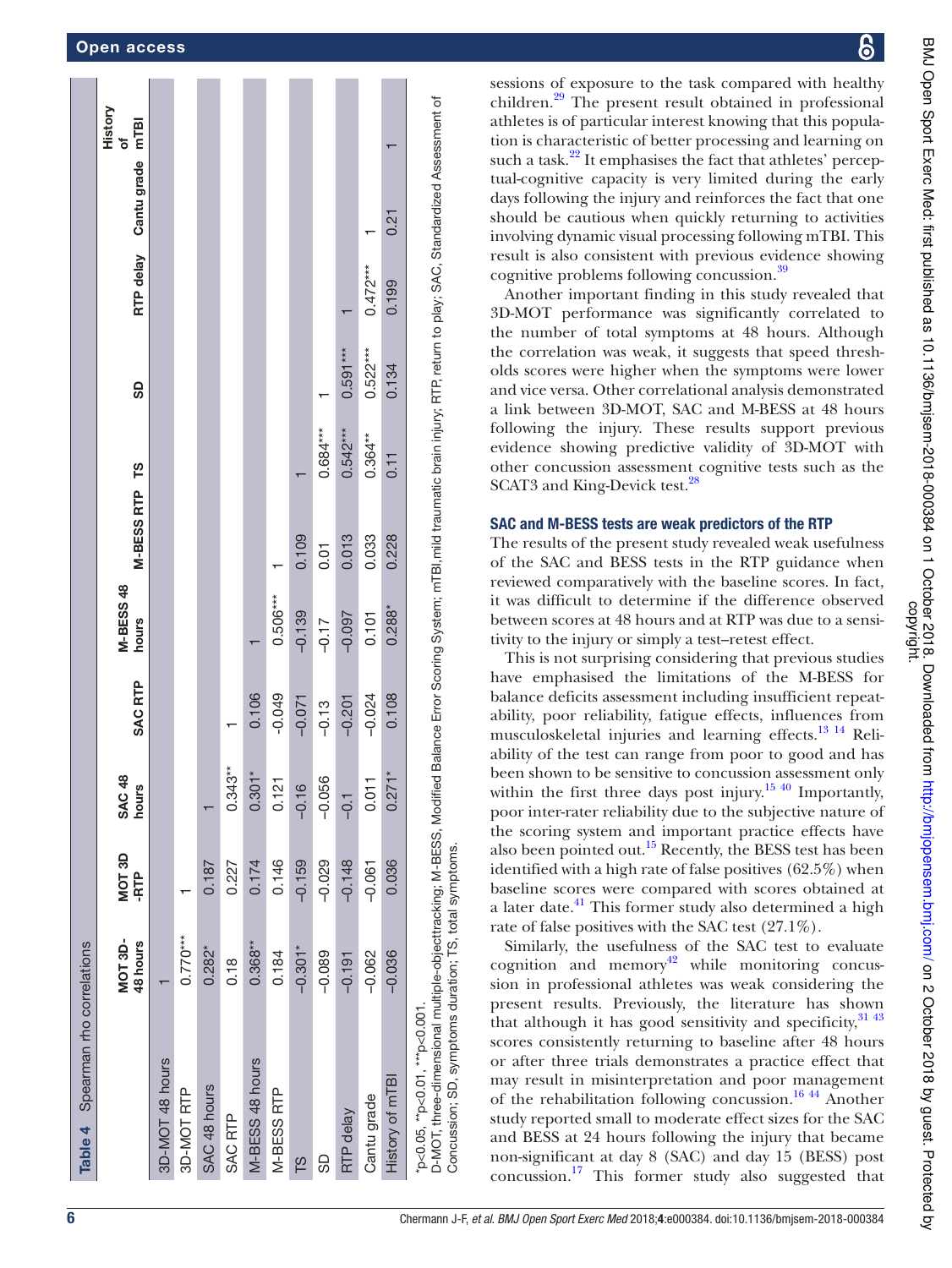concussion symptoms were the most sensitive component of the SCAT3 compared with the cognitive (SAC) and motor (BESS) subsets. In the present study, the SAC and M-BESS tests were not correlated with the number of total symptoms. The results confirmed that SAC and M-BESS are not helpful in monitoring concussion and suggests that reliable tools other than SAC and M-BESS are still needed to help the management of sport-related concussion.

### Perceptual-cognitive assessment in sport-related concussion

The present study emphasised the fact that concussion assessment tools should consider some critical components requested to process dynamical environment, such as perceptual-cognitive screening. Perceptual-cognitive skills are required while processing visual dynamic scenes (eg, walking into a crowd, avoiding collision, or anticipating and decision-making in sport). In this regard, the 3D-MOT technique relies on an attentional task requiring the tracking of multiple moving targets (ie, MOT) with increasing speed which addresses the dynamic components of the living environment. Two strategies are typically employed by the subject to process the MOT task. The first is a 'centre-looking' strategy that consists of grouping the targets into a single object while looking closer to the centre of the object formed by the targets.<sup>45</sup> The other is a 'target-looking' strategy where the subject would saccade from target to target. Other evidence has shown that participants often engaged in both strategies by switching their gaze from the centre to the targets and so on. $\frac{46}{10}$  Visual search strategies involved during MOT could be closely linked to those applied by sport experts during the process of extracting visual information from their action-rich environment. Recently, more evidence has correlated mTBI with impaired attentional tracking. $47 \frac{48}{10}$  In addition, the virtual testing environment involves stereoscopic vision which is critical when interacting in the real world. $49$  The technique also integrates a large visual field of view which is similar to most sporting scenarios. $50$  In the future, it will be essential to compare the 3D-MOT task to other perceptual-cognitive or computerised neurocognitive tests (eg, King-Devick test) to measure the efficacy of such techniques in monitoring concussion.

### **Limitations**

Despite the relevance of the perceptual-cognitive 3D-MOT technique in monitoring sport-related concussion, the study presents some limitations. For instance, there were no 3D-MOT baseline tests performed on the present cohort of athletes. Although recent evidence tends to show that there is no clear advantage of using a baseline-referenced approach over a norm-referenced approach. $51$  Moreover, this should have a limited impact on the results since the sample of healthy professionals closely matched the injured professionals in terms of sport, league-level (eg, Ligue Nationale de Rugby), age and experimental design. Another drawback of the

present methodology is that the 3D-MOT assessment took about 20 min to complete (which included three consecutive sessions for learning assessment purposes). In the future, the predictive value of a shortened 3D-MOT assessment (eg, one session) should be evaluated and compared with other perceptual-cognitive tests. However, this modification to the procedure would not include an assessment of learning rates which has clearly shown to be an advantage over other techniques in the present and previous concussion studies.<sup>29</sup>

### **CONCLUSION**

For the first time, this study presents the unique role of a perceptual-cognitive 3D-MOT exercise to monitor sport-related concussion. This technique seems to possess some of the requirements needed to appropriately respond to everyday world and sport specific demands. Future studies should compare its efficacy to other perceptual-cognitive techniques, evaluate if reducing 3D-MOT assessment time can preserve its potential towards monitoring concussion and should also test its training value for post-concussion rehabilitation.

Acknowledgements The authors thank Stephan Roux for his precious help and guidance with the NeuroTracker system. They also like to thank the rugby clubs medical staff, in particular Dr Alexis Savigny (Stade Français Rugby), Dr Sylvain Blanchard and Dr Yohann Bohu (Racing-Metro 92), Dr Regis Boxeley (PSG Handball), Dr Philippe Kuentz (AS Monaco) and Dr Jean-Marc Sène (Équipe de France de Judo). They thank Robyn Lahiji for her help in editing the manuscript. Special thanks to the athlete patients.

Contributors JFC, JF and FM participated to the study design. JFC and FM conducted the tests. TR conducted the analysis and wrote the manuscript with JF.

Funding The authors have not declared a specific grant for this research from any funding agency in the public, commercial or not-for-profit sectors.

Competing interests JF is director of Faubert Lab at the University of Montreal and he is the Chief Science Officer of CogniSens Inc. who produces the commercial version of the NeuroTracker used in this study. In this capacity, he holds shares in the company.

Patient consent Obtained.

Ethics approval Comité d'éthique de la recherche en santé de l'université de Montréal.

Provenance and peer review Not commissioned; externally peer reviewed.

Data sharing statement Data are available by contacting the corresponding author.

Open access This is an open access article distributed in accordance with the Creative Commons Attribution 4.0 Unported (CC BY 4.0) license, which permits others to copy, redistribute, remix, transform and build upon this work for any purpose, provided the original work is properly cited, a link to the licence is given, and indication of whether changes were made. See: http://creativecommons.org/ licenses/by/4.0

### **REFERENCES**

- 1. McCrory P, Meeuwisse W, Dvorak J, et al. Consensus statement on concussion in sport the 5 international conference on concussion in sport held in Berlin, October 2016. Br J Sports Med 2017;12.
- 2. Mueller FO, Cantu RC. Catastrophic sport injury research 26th annual report: fall 1982-Spring 2008. In: Research NCfCI. 2008. ed. Chapel Hill (NC): Spring, 2008.
- 3. Daneshvar DH, Nowinski CJ, McKee AC, et al. The epidemiology of sport-related concussion. Clin Sports Med 2011;30:1-17.
- 4. Bleakley C, Tully M, O'Connor S. Epidemiology of adolescent rugby injuries: a systematic review. J Athl Train 2011;46:555-65.